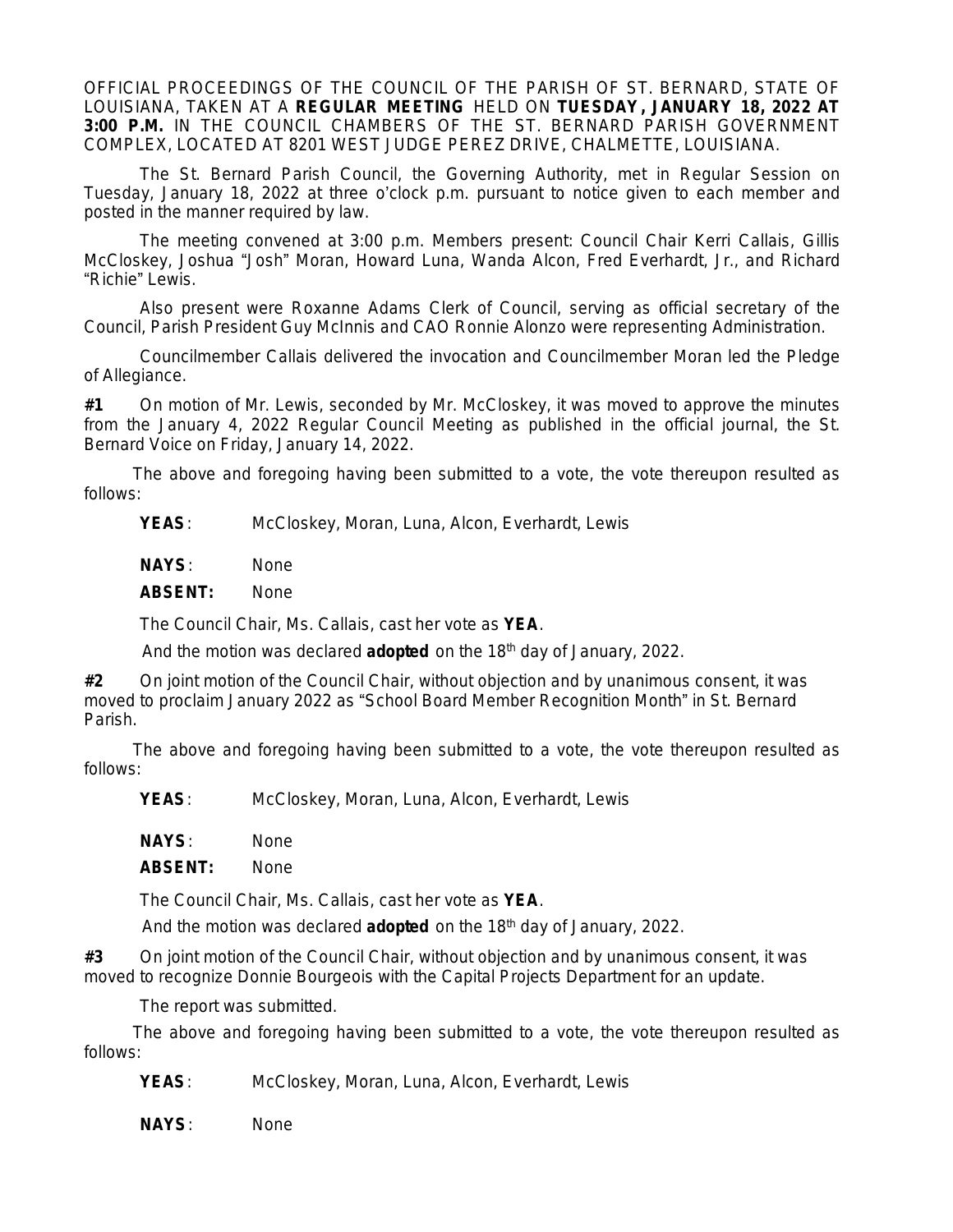# **Minutes of the St. Be rnard Parish Council Meeting o f January 18, 2022 Page -2-**

### **ABSENT:** None

The Council Chair, Ms. Callais, cast her vote as **YEA**.

And the motion was declared **adopted** on the 18th day of January, 2022.

## **#4 Councilmember** '**s District Update**

A copy of this update is on file with the minutes of this meeting.

**#5** On motion of the Council Chair, without objection and by unanimous consent, it was moved to remove this item from the agenda.

The above and foregoing having been submitted to a vote, the vote thereupon resulted as follows:

**YEAS**: McCloskey, Moran, Luna, Alcon, Everhardt, Lewis

**NAYS**: None

**ABSENT:** None

The Council Chair, Ms. Callais, cast her vote as **YEA**.

And the motion was declared **adopted** on the 18th day of January, 2022.

#### **#6 Recognize the Public**

• No one signed up to speak.

#### **#7 Summary No. 3987**

Introduced by: Councilmember McCloskey on 12/21/21

AN ORDINANCE TO AMEND **ORDINANCE SBPC #2172-06-19** , AN ORDINANCE OUTLINING GROUP HEALTH, LIFE AND DENTAL INSURANCE BENEFITS FOR ELIGIBLE EMPLOYEES AND RETIREES OF THE ST. BERNARD PARISH GOVERNMENT.

#### **NO ONE APPEARED TO SPEAK FOR OR AGAINST THIS ITEM**

### **#8 Summary No. 3988**

Introduced by: Administration on 1/4/22

AN ORDINANCE TO AMEND **ORDINANCE SBPC #2385-12-21** , AN ORDINANCE TO ADOPT THE 2022 ST. BERNARD PARISH ANNUAL OPERATING AND CAPITAL BUDGET.

### **NO ONE APPEARED TO SPEAK FOR OR AGAINST THIS ITEM**

### **#9 Summary No. 3989**

Introduced by: Council on 1/4/22

AN ORDINANCE TO **REPEAL AND REPLACE** IN ITS ENTIRETY, ANY AND ALL ORDINANCES PERTAINING TO THE CREATION OF THE HOSPITAL SERVICE DISTRICT IN THE PARISH OF ST. BERNARD, STATE OF LOUISIANA, DESCRIBING AND DEFINING THE BOUNDARIES THEREOF AND APPOINTING FIVE (5) COMMISSIONERS OF SAID HOSPITAL SERVICE DISTRICT.

### **NO ONE APPEARED TO SPEAK FOR OR AGAINST THIS ITEM**

**#10** On motion of Mrs. Alcon, seconded by Mr. McCloskey, it was moved to **adopt** the following resolution:

### **RESOLUTION SBPC #2199-01-22**

BE IT RESOLVED, that the St. Bernard Parish Council, the Governing Authority, does hereby approve the following permits as recommended by the Alcohol Beverage and Bingo Department: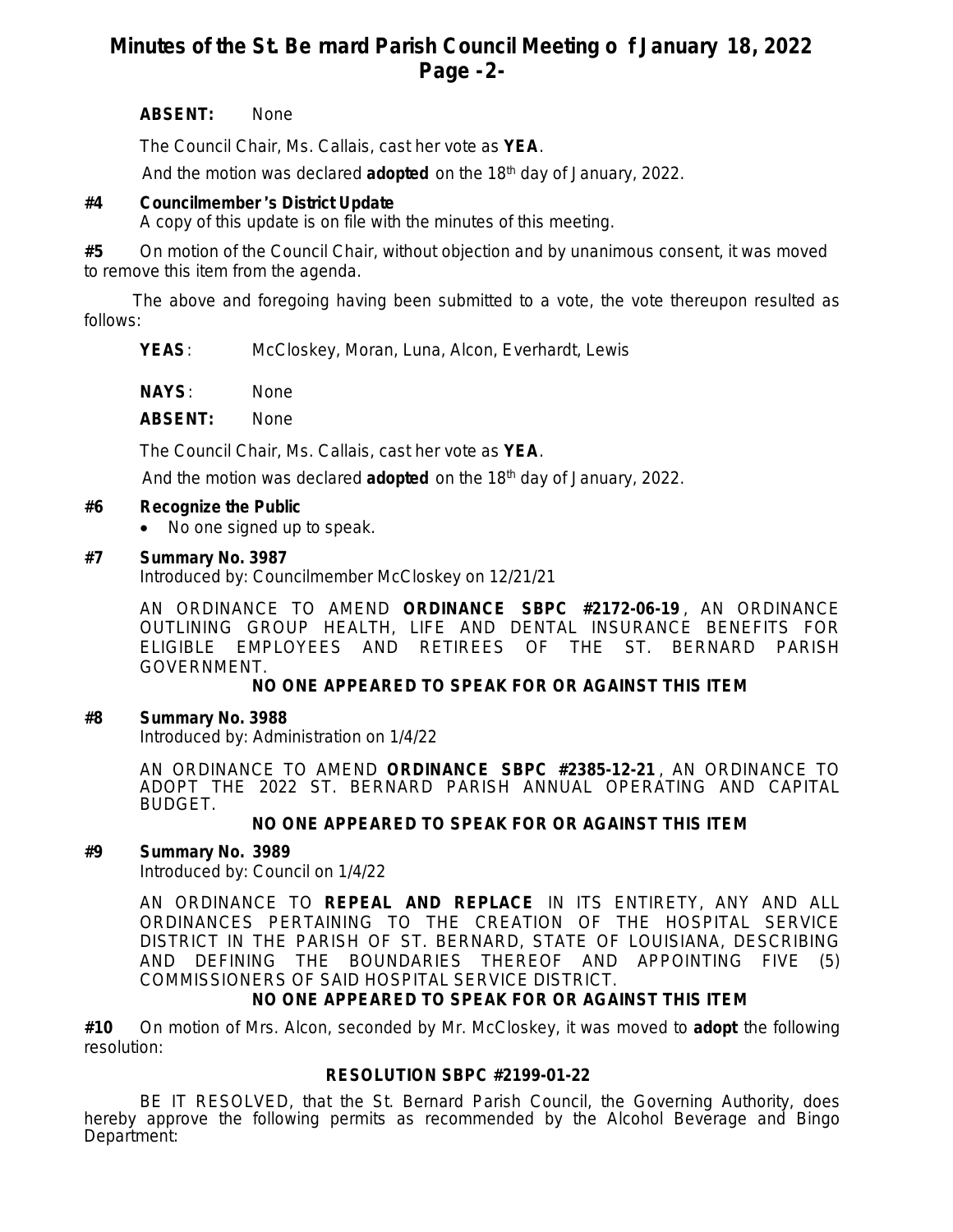# **Minutes of the St. Be rnard Parish Council Meeting o f January 18, 2022 Page -3-**

### **Beer and/or Liquor Permit(s)**

1. Kiet Tuan Tang, LLC., dba Keith's Seafood and Po-boys – 3514 Paris Road, Chalmette, LA 70043. Owner(s): Kiet Tuan Tang **(Renewal) (Beer Only)**

### **Special Event(s)**

|  | Name of Organization:    | Louisiana Crawfish Festival    |
|--|--------------------------|--------------------------------|
|  | Address of Organization: | 2107 Paris Road Chalmette, La. |
|  | 70043                    |                                |
|  | Name of Event:           | Louisiana Crawfish Festival    |
|  | Type of Event:           | Festival                       |
|  | Date(s) of Event:        | March 17th-20th, 2022          |
|  | Time(s) of Event:        | 17th- 2PM -11PM, 18th- 2PM -   |
|  |                          |                                |

19th- 10AM -12AM and 20th- 10AM -

11PM

Contact Person: Terry Gutierrez

The above and foregoing having been submitted to a vote, the vote thereupon resulted as follows:

**YEAS**: McCloskey, Moran, Luna, Alcon, Everhardt

**NAYS**: None

**ABSENT:** None

**ABSTAINED** : Lewis

The Council Chair, Ms. Callais, cast her vote as **ABSTAIN.**

And the motion was declared **adopted** on the 18th day of January, 2022.

**#11** On motion of Mr. Lewis, seconded by Mrs. Alcon, it was moved to **adopt** the following resolution:

### **RESOLUTION SBPC #2200-01-22**

A RESOLUTION TO APPOINT MEMBERS TO THE ST. BERNARD PARISH HOSPITAL SERVICE DISTRICT.

On motion of Mr. McCloskey, seconded by Ms. Alcon, it was moved to appoint Katie Dysart and Raymond Ducote to the Hospital Service District with expirations in January 2027.

The above and foregoing having been submitted to a vote, the vote thereupon resulted as follows:

**YEAS**: McCloskey, Moran, Luna, Alcon, Everhardt, Lewis

**NAYS**: None

**ABSENT:** None

The Council Chair, Ms. Callais, cast her vote as **YEA**.

And the motion was declared **adopted** on the 18<sup>th</sup> day of January, 2022.

**#12** On motion of Mr. Lewis, seconded by Mr. Everhardt, it was moved to **adopt** the following resolution:

### **RESOLUTION SBPC #2201-01-22**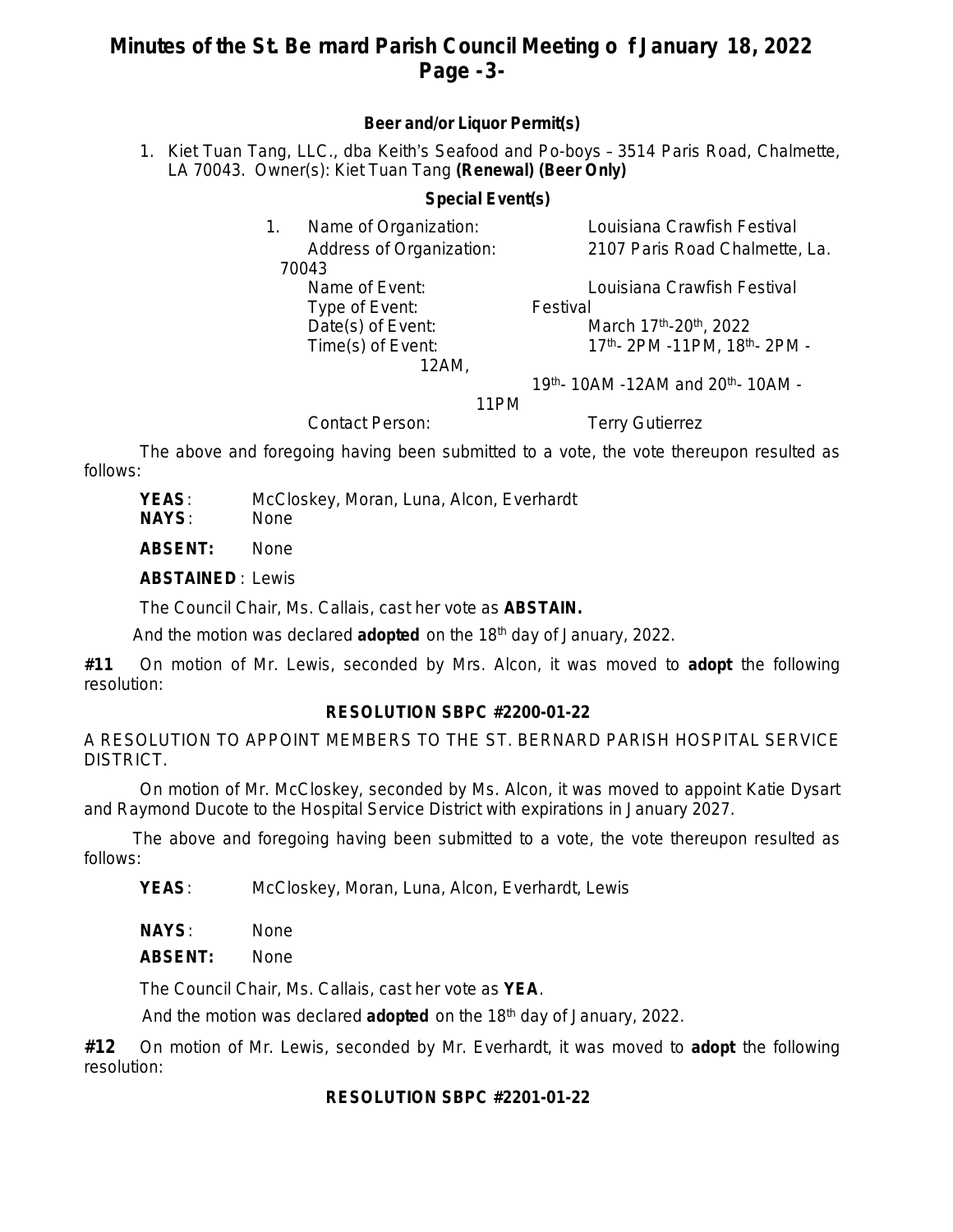# **Minutes of the St. Be rnard Parish Council Meeting o f January 18, 2022 Page -4-**

A RESOLUTION AUTHORIZING AN APPLICATION FOR THE T-MOBILE HOMETOWN GRANTS PROGRAM.

Discussion ensued;

The above and foregoing having been submitted to a vote, the vote thereupon resulted as follows:

**YEAS**: McCloskey, Moran, Luna, Alcon, Everhardt, Lewis

**NAYS**: None

**ABSENT:** None

The Council Chair, Ms. Callais, cast her vote as **YEA**.

And the motion was declared **adopted** on the 18th day of January, 2022.

**#13** On motion of Mr. Lewis, seconded by Mr. Everhardt, it was moved to **adopt** the following resolution:

## **RESOLUTION SBPC #2202-01-22**

A RESOLUTION CANCELING AN ELECTION CALLED BY A RESOLUTION ADOPTED ON DECEMBER 7, 2021, TO AUTHORIZE THE LEVY OF A SPECIAL TAX IN THE PARISH OF ST. BERNARD, STATE OF LOUISIANA; AND PROVIDING FOR OTHER MATTERS IN CONNECTION THEREWITH.

The above and foregoing having been submitted to a vote, the vote thereupon resulted as follows:

**YEAS**: McCloskey, Moran, Luna, Alcon, Everhardt, Lewis

**NAYS**: None

**ABSENT:** None

The Council Chair, Ms. Callais, cast her vote as **YEA**.

And the motion was declared **adopted** on the 18th day of January, 2022.

**#14** On motion of Mr. Lewis, seconded by Mr. Moran, it was moved to **adopt** the following resolution:

## **RESOLUTION SBPC #2203-01-22**

A RESOLUTION APPOINTING A NEW MEMBER TO THE REGIONAL PLANNING COMMISSION.

On motion of Mr. Lewis, seconded by Mrs. Alcon, it was moved to appoint Ray Lauga Jr. to the Regional Planning Commission.

The above and foregoing having been submitted to a vote, the vote thereupon resulted as follows:

**YEAS**: McCloskey, Moran, Alcon, Everhardt, Lewis

**NAYS**: Luna

**ABSENT:** None

The Council Chair, Ms. Callais, cast her vote as **YEA**.

And the motion was declared **adopted** on the 18th day of January, 2022.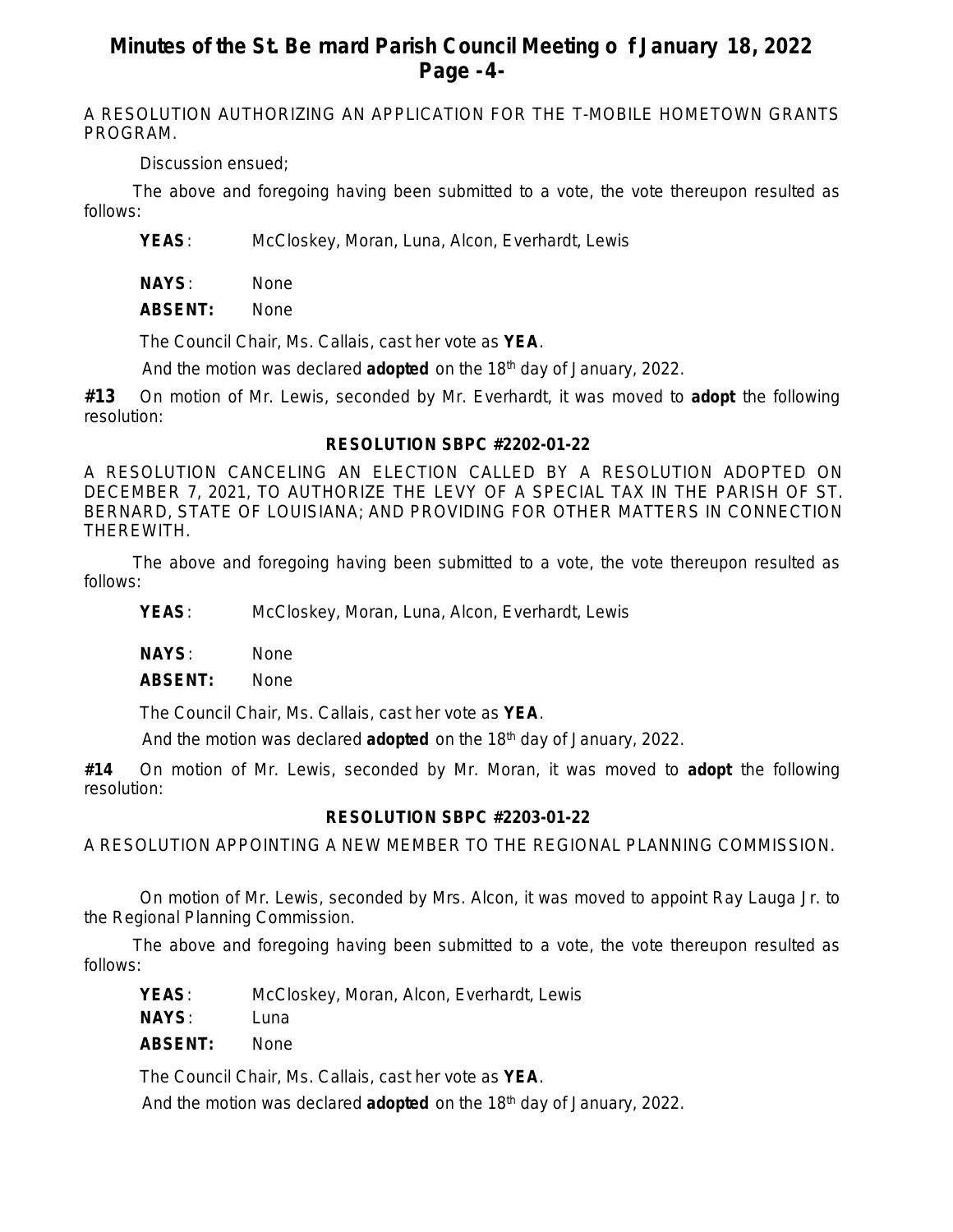## **Minutes of the St. Be rnard Parish Council Meeting o f January 18, 2022 Page -5-**

**#15** On motion of Mrs. Alcon, seconded by Mr. Moran, it was moved to **adopt** the following resolution:

## **RESOLUTION SBPC #2204-01-22**

A RESOLUTION TO APPOINT A MEMBER TO THE ST. BERNARD PARISH LIBRARY BOARD.

On motion of Mrs. Alcon, seconded by Ms. Callais, it was moved to reappoint Rebecca Livaudais to the Library Board with an expiration in January 2024.

The above and foregoing having been submitted to a vote, the vote thereupon resulted as follows:

**YEAS**: McCloskey, Moran, Luna, Alcon, Everhardt, Lewis

**NAYS**: None

**ABSENT:** None

The Council Chair, Ms. Callais, cast her vote as **YEA**.

And the motion was declared **adopted** on the 18th day of January, 2022.

**#16** On motion of Mrs. Alcon, seconded by Ms. Callais, it was moved to **adopt** the following resolution:

## **RESOLUTION SBPC #2205-01-22**

A RESOLUTION ENDORSING LYNN OAKS SCHOOL PARTICIPATION IN THE LA ENTERPRISE ZONE PROGRAM ADVANCE NOTIFICATION **#20210511-EZ** .

The above and foregoing having been submitted to a vote, the vote thereupon resulted as follows:

**YEAS**: McCloskey, Moran, Luna, Alcon, Everhardt, Lewis

**NAYS**: None

**ABSENT:** None

The Council Chair, Ms. Callais, cast her vote as **YEA**.

And the motion was declared **adopted** on the 18th day of January, 2022.

**#17** On motion of Mr. Moran, seconded by Mr. Lewis, it was moved to **adopt** the following resolution:

### **RESOLUTION SBPC #2206-01-22**

A RESOLUTION RESPECTFULLY REQUESTING THE LOUISIANA STATE LEGISLATURES AND FEDERAL DELEGATION FUND A INFRASTRUCTURE PROJECT USING THE FUNDS ASSOCIATED WITH LOUISIANA'S PORTION OF THE FEDERAL INFRASTRUCTURE BILL.

Discussion ensued;

Councilmember Luna made a motion to amend the last Whereas to add "Port of New Orleans Terminal".

This amendment died due to lack of a second.

Discussion ensued on the resolution as originally submitted.

The above and foregoing having been submitted to a vote, the vote thereupon resulted as follows: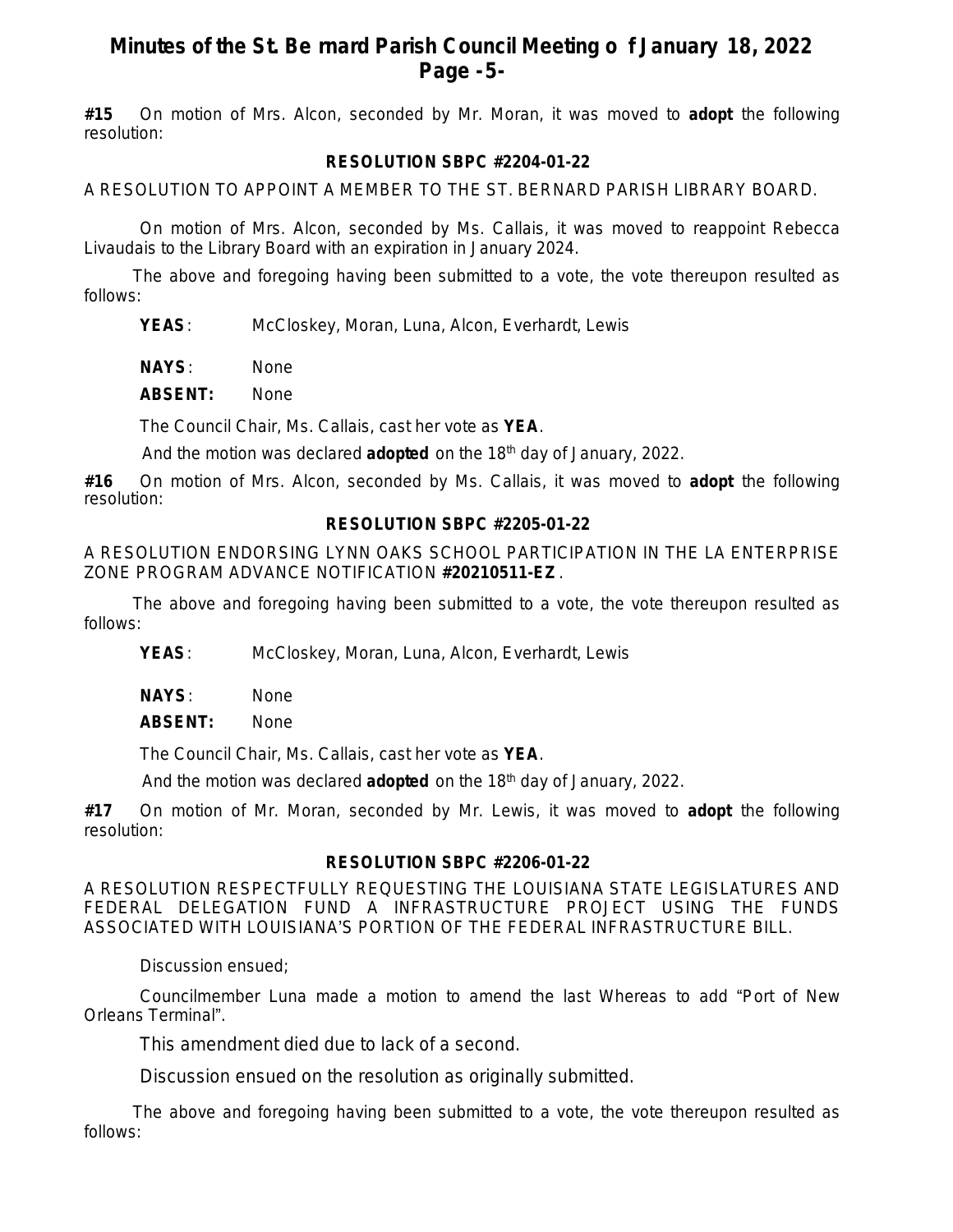# **Minutes of the St. Be rnard Parish Council Meeting o f January 18, 2022 Page -6-**

**YEAS**: McCloskey, Moran, Luna, Alcon, Everhardt, Lewis

**NAYS**: None

**ABSENT:** None

The Council Chair, Ms. Callais, cast her vote as **YEA**.

And the motion was declared **adopted** on the 18th day of January, 2022.

**#18** On motion of Mr. McCloskey, seconded by Mr. Lewis, it was moved to **adopt** the following ordinance:

## **Summary No. 3987**

Introduced by: Councilmember McCloskey on 12/21/21 Public Hearing held on 1/18/22

AN ORDINANCE TO AMEND **ORDINANCE SBPC #2172-06-19** , AN ORDINANCE OUTLINING GROUP HEALTH, LIFE AND DENTAL INSURANCE BENEFITS FOR ELIGIBLE EMPLOYEES AND RETIREES OF THE ST. BERNARD PARISH GOVERNMENT.

On motion of Mr. McCloskey, seconded by Mr. Lewis, it was moved to **table** Summary No. 3987 until the February 1, 2022 Council Meeting.

The above and foregoing having been submitted to a vote, the vote thereupon resulted as follows:

**YEAS**: McCloskey, Moran, Luna, Alcon, Everhardt, Lewis

**NAYS**: None

**ABSENT:** None

The Council Chair, Ms. Callais, cast her vote as **YEA**.

And the motion was declared **adopted** on the 18th day of January, 2022.

**#19** On motion of Mr. Lewis, seconded by Mr. Moran, it was moved to **adopt** the following ordinance:

### **ORDINANCE SBPC #2407-01-22**

**Summary No. 3988**

Introduced by: Administration on 1/4/22 Public Hearing held on 1/18/22

AN ORDINANCE TO AMEND **ORDINANCE SBPC #2385-12-21** , AN ORDINANCE TO ADOPT THE 2022 ST. BERNARD PARISH ANNUAL OPERATING AND CAPITAL BUDGET.

The above and foregoing having been submitted to a vote, the vote thereupon resulted as follows:

**YEAS**: McCloskey, Moran, Luna, Alcon, Everhardt, Lewis

**NAYS**: None

**ABSENT:** None

The Council Chair, Ms. Callais, cast her vote as **YEA**.

And the motion was declared **adopted** on the 18th day of January, 2022.

**#20** On motion of Mr. Moran, seconded by Mrs. Alcon, it was moved to **adopt** the following ordinance: